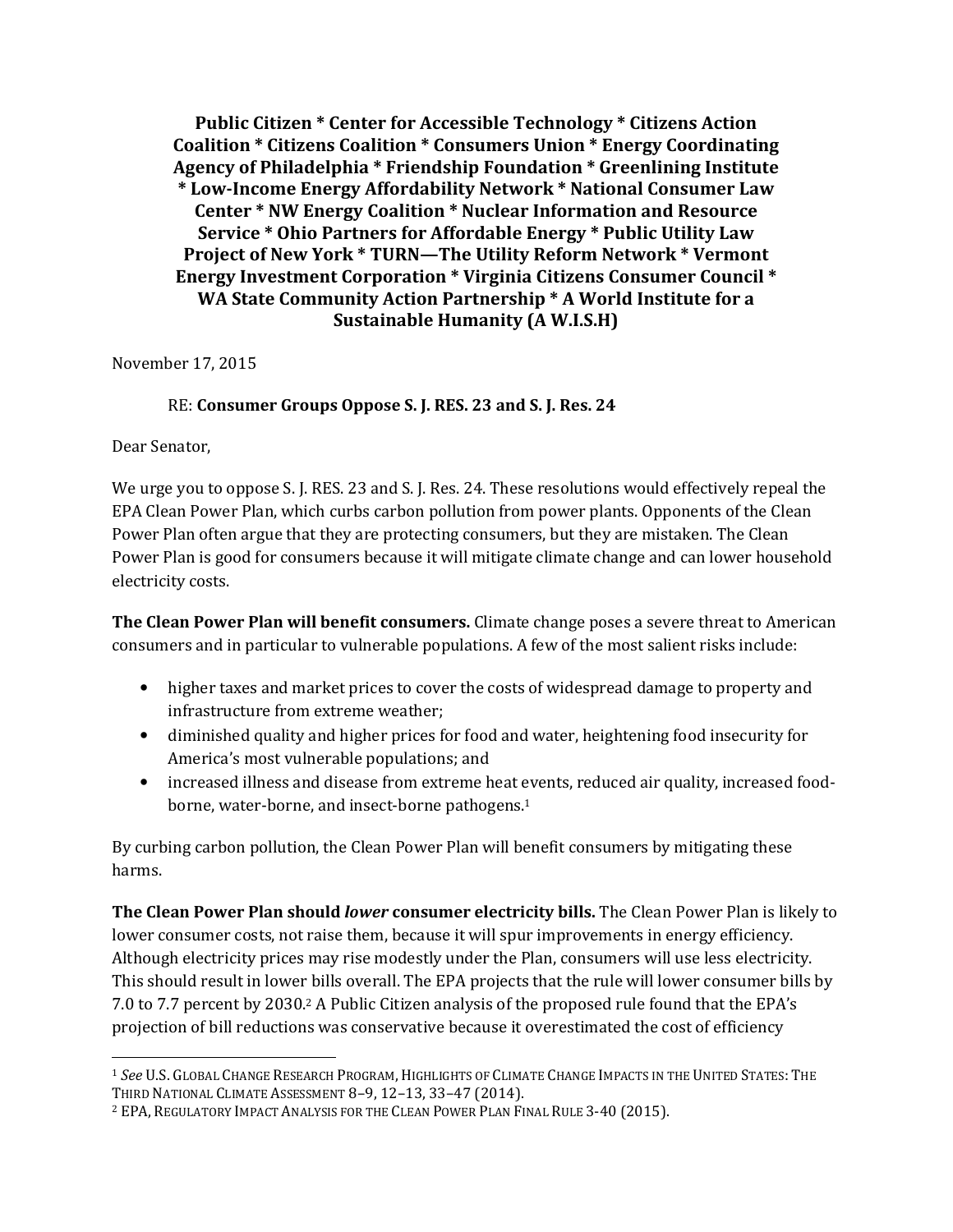programs and underestimated how much progress the states can make on efficiency. These points remain valid with respect to the final rule, for which the EPA's analysis is similar.3 Consumer costs are likely to decline by more than the agency projects.

We strongly encourage members to support the Clean Power Plan and to oppose the resolutions disapproving it. Thank you for considering our views, and please feel free to contact David Arkush for further information at darkush@citizen.org or (202) 454-5132.

Sincerely,

David Arkush, Managing Director Public Citizen's Climate Program

Dmitri Belser, Executive Director Center for Accessible Technology

Kerwin Olson, Executive Director Citizens Action Coalition

Joseph Patrick Meissner, Legal Counsel Citizens Coalition Friendship Foundation

Shannon Baker-Branstetter, Policy Counsel, Energy and Environment Consumers Union

Liz Robinson, Executive Director Energy Coordinating Agency of Philadelphia

Stephanie Chen, Energy and Telecommunications Policy Director The Greenlining Institute

Elliott Jacobson, Chair Low-Income Energy Affordability Network

Charlie Harak, Attorney National Consumer Law Center, on behalf of its low-income clients

Michael Mariotte, President Nuclear Information and Resource Service

Wendy Gerlitz, Policy Director

 $\overline{\phantom{a}}$ 

<sup>3</sup> *See* PUBLIC CITIZEN ET AL. COMMENTS ON CLEAN POWER PLAN, 7-10 (2014), http://pubc.it/1tT1Az2.